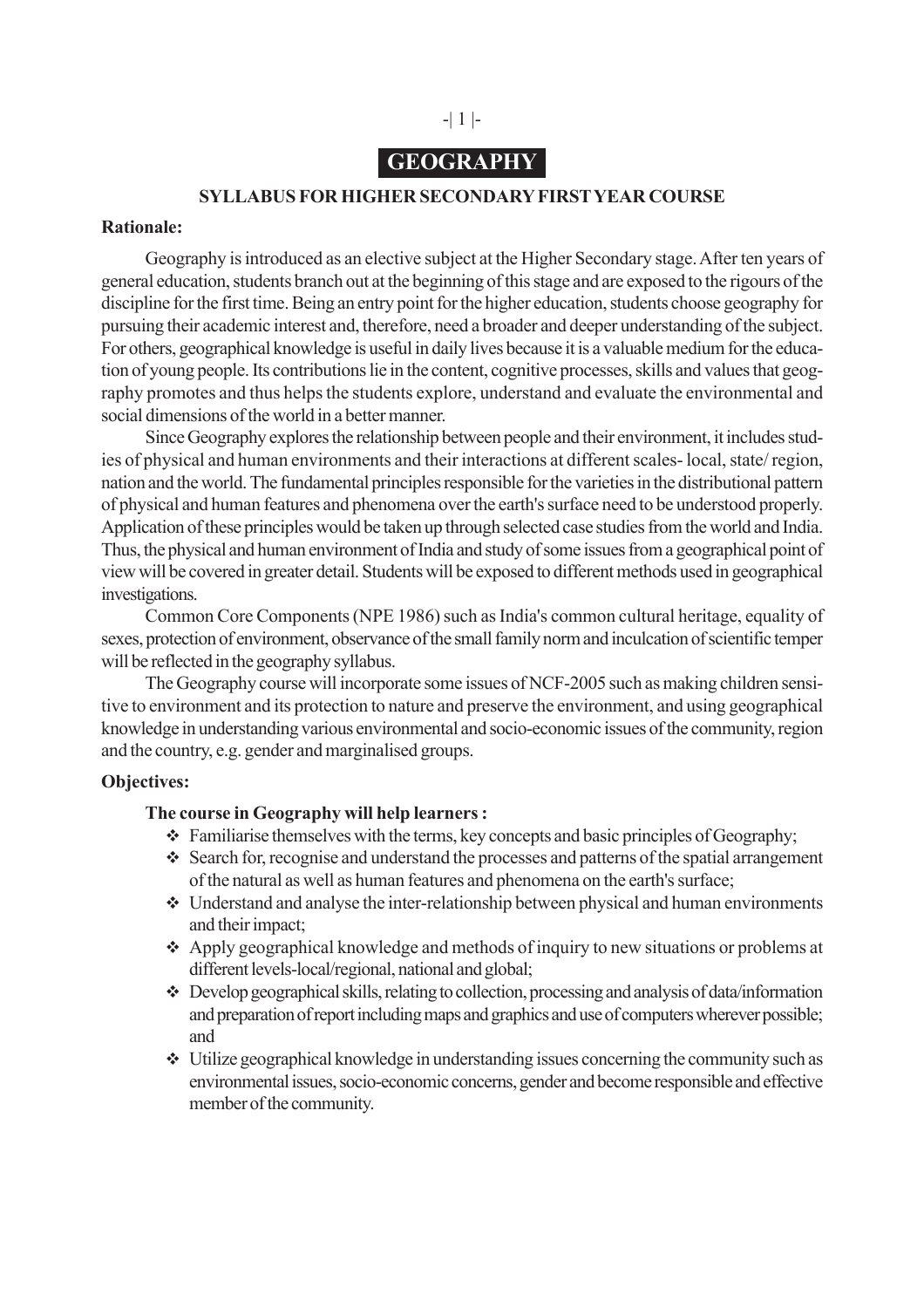# **GEOGRAPHY**

#### **SYLLABUS FOR HIGHER SECONDARY FIRST YEAR COURSE**

**One Paper Time : Three Hours Marks : 70** 

**Unitwise Distribution of Marks & Periods :**

| Unit       | <b>Topics</b>                         |        | <b>Marks</b> | <b>Periods</b> |
|------------|---------------------------------------|--------|--------------|----------------|
|            | A. FUNDAMENTALS OF PHYSICAL GEOGRAPHY |        |              |                |
| Unit-I     | Geography as a Discipline             |        | 03           | 06             |
| Unit-II    | The Earth                             |        | 05           | 12             |
| $Unit-III$ | Landforms                             |        | 08           | 20             |
| Unit-IV    | Climate                               |        | 10           | 20             |
| Unit-V     | Water (Ocean)                         |        | 04           | 12             |
| Unit-VI    | Life on the Earth                     |        | 03           | 08             |
| Unit-VII   | Map Work                              |        | 02           |                |
|            | <b>B. INDIA-PHYSICAL ENVIRONMENT</b>  |        |              |                |
| Unit-I     | Introduction                          |        | 03           | 06             |
| Unit-II    | Physiography                          |        | 10           | 22             |
| Unit-III   | Climate, Vegetation and Soil          |        | 10           | 20             |
| Unit-IV    | <b>Natural Hazards and Disasters</b>  |        | 09           | 20             |
| Unit-V     | Map Work                              |        | 03           |                |
|            |                                       | Total: | 70           | 146            |

#### **Evaluation :**

Evaluation on geography should be based on the objectives of Geography which are to be realised at this stage. There is a need to introduce continuous and comprehensive evaluation in a systematic manner. Emphasis is to be given on evaluating learners' progress in acquiring various geographical skills along with the cognitive areas.

#### **Unitwise Distribution of Course Contents:**

## **A. FUNDAMENTALS OF PHYSICAL GEOGRAPHY**

#### **Unit-I : Geography as a Discipline**

- Geography as an integrating discipline, as a science of spatial attributes;
- $\triangle$  Branches of geography; importance of physical geography

## **Unit II : The Earth**

 Origin and evaluation of the earth; interiod of the earth. Wegener's continental drift theory and plate tectonics; Earthquakes and volcanoes.

#### **Unit III : Landforms**

- \* Rocks and minerals- major types of rocks and their characteristics;
- Landforms and their evolution
- Geographic processes- weathering, mass wasting, erosion and deposition; soils- formation

# -| 2 |-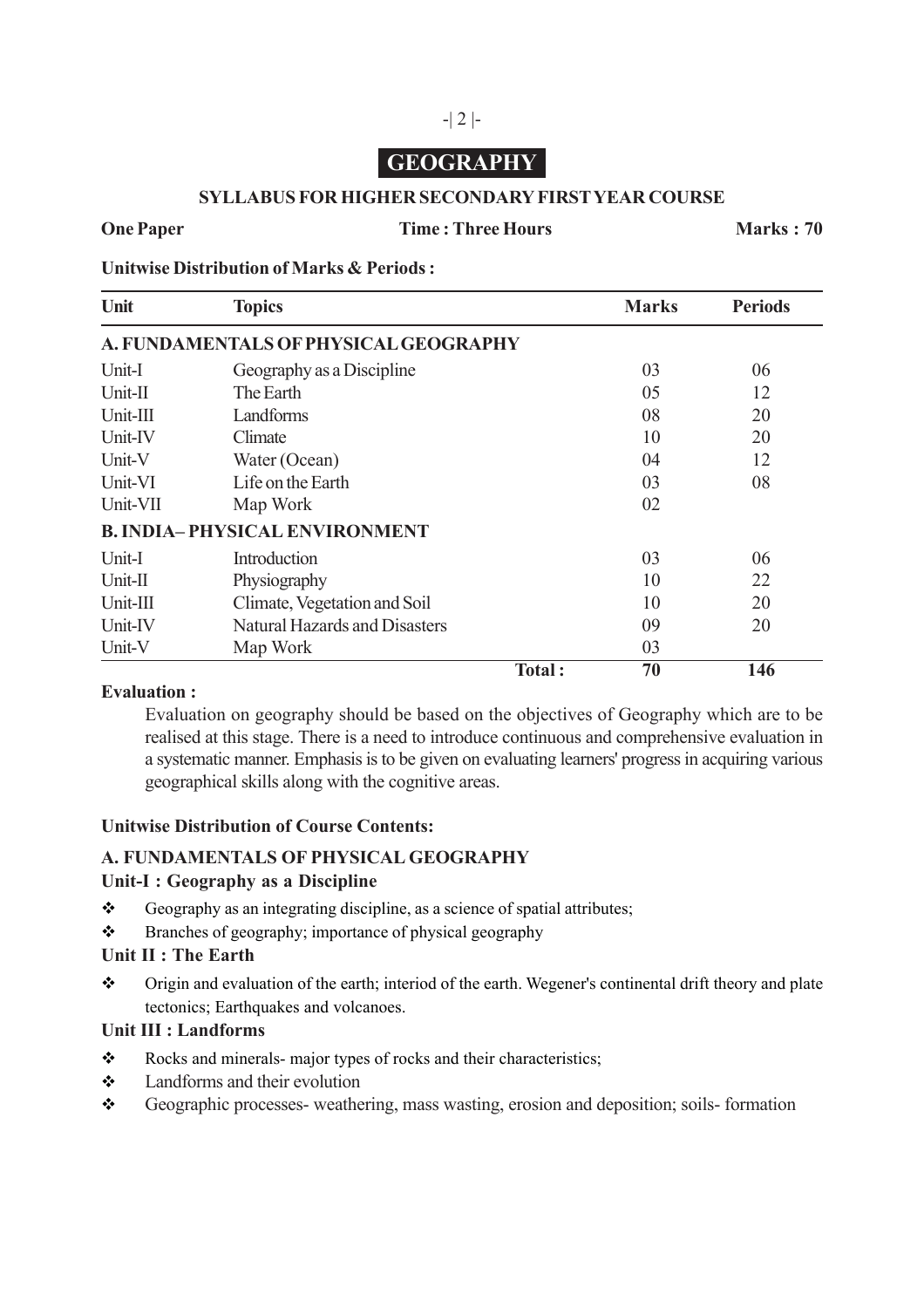# **Unit IV : Climate**

- Atmosphere- compositions and structure; elements of weather and climate;
- Insolation- angle of incidence and distribution; heat budget of the earth- heating and cooling of atmosphere (conduction, convection, terrestrial radiation, advection); temperature- factors controlling temperature; distribution of temperature- horizontal and vertical; inversion of temperature;
- \* Pressure- pressure belts; winds- planetary seasonal and local, air masses and fronts; tropical and extra tropical cyclones;
- Precipitation- evaporation; condensation- dew, frost, fog, mist and cloud; rainfall- types and world distribution;
- World climates- classification (Koeppen), greenhouse effect, global warming and climatic changes.

# **Unit V : Water (Oceans)**

- Hydrological cycle;
- Oceans- submarine relief; distribution of temperature and salinity; movements of ocean waterwaves, tides and currents.

# **Unit VI : Life on the Earth**

 Biosphere- importance of plants and other organisms; biodiversity and conservation; ecosystems, bio-geo chemical cycle, and ecological balance.

# **B. INDIA- PHYSICAL ENVIRONMENT**

## **Unit I : Introduction**

• Location- space relations and India's place in the world.

## **Unit II : Physiography**

- Structure and relief:
- Drainage systems : concept of water sheds : the Himalayan and Peninsular;
- **\*** Physiographic divisions.

# **Unit III : Climate, Vegetation and Soil**

- \* Weather and climate- spatial and temporal distribution of temperature, pressure, winds and rainfall; Indian monsoons; mechanism, onset and variability- spatial and temporal; climatic types
- Natural vegetation- forest types and distribution; wild life; conservation; biosphere reserves;
- Soils- major types (ICAR's classification) and their distribution, soil degradation and conservation.

# **Unit IV : Natural Hazards and Disasters : Causes, Consequences and Management (One case study to be introduced for each topic)**

- Floods and droughts **Earthquakes and Tsunami**
- Cyclones Landslides
- -